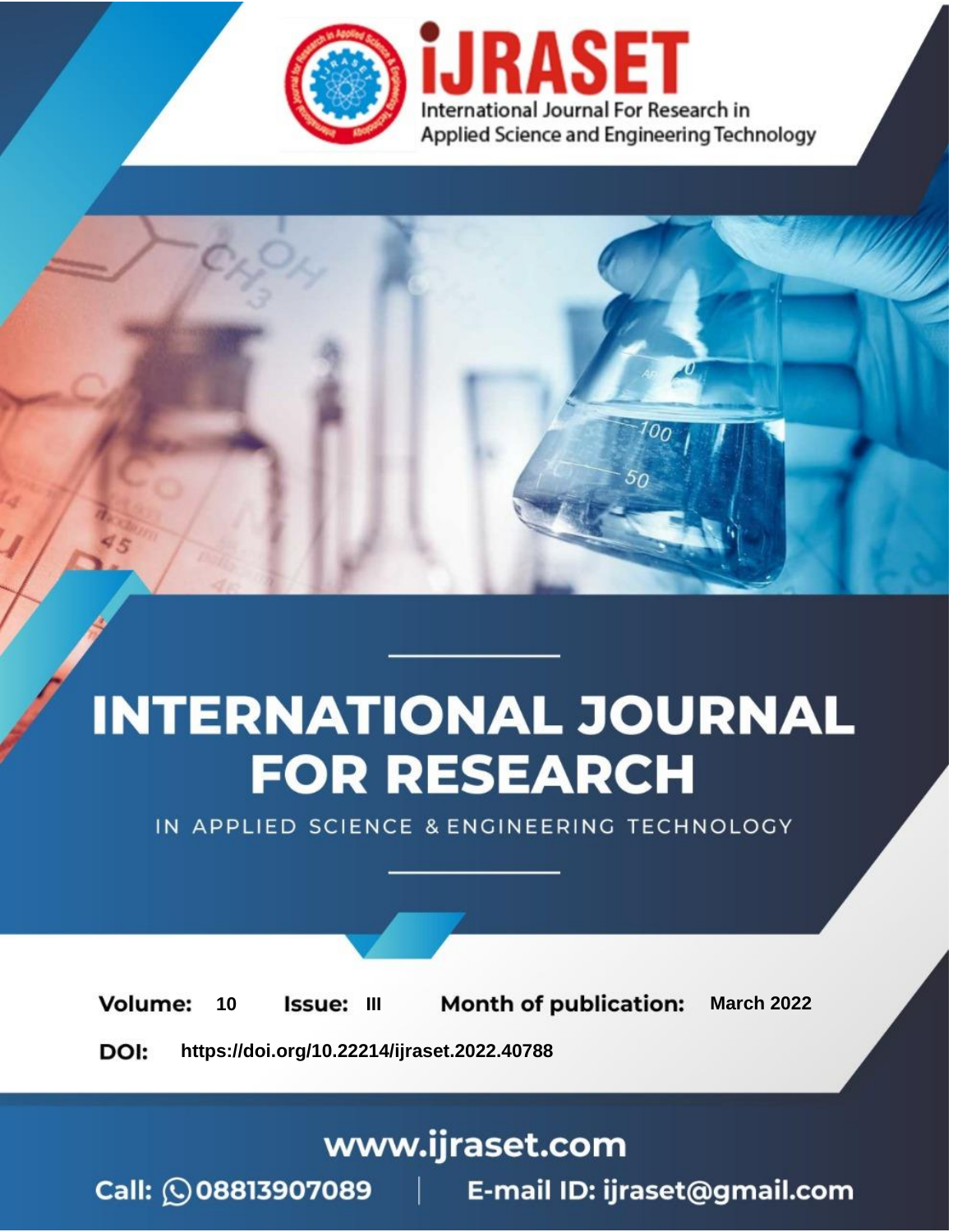

### **Institute Recommendation System Based on Online Review Comments and Machine Learning**

Nikhil Satish Suryawanshi<sup>1</sup>, Harsh Shrivastav<sup>2</sup>, Prateek Bajpai<sup>3</sup>, Asmita Orse<sup>4</sup>, Prof. Megha Patil<sup>5</sup> *1, 2, 3, 4, 5BVCOEL, India*

*Abstract: Recommendation system has become a necessity in real world. In recommendation system, we are searching any product based on the reviews, if any product shows the best ratings, then we can select that product. Recommendation system has been used in wide range of application like, amazon, Netflix, Flipkart, Facebook etc. Now institution also become a part of recommendation system. In institution recommendation system, we select those colleges which is having a best reviews, which meets our eligibility criteria and our branch also. Recommendation system helps the user to discover the information and settle on a right choices where they do not have the required learning to judge a specific item. Only Naves Bayes algorithm is best algorithm in this system that we can easily check, and recommends them. This system has been used in education.*

*Keywords: Artificial Intelligence, Machine Learning, Artificial Immune System, Naives Bayes, Decision Tree, Collaborative Filtering, Content Filtering, Hybrid Filtering.*

#### **I. INTRODUCTION**

#### *A. Institution Recommendation System*

In this technical world, many techniques are used by humans for some purpose. There are many softwares, many applications are developed for human being. In this way students get confused about the colleges which we have to select, depending on this eligibility criteria, students get confused for selecting those colleges.

Because of inappropriate information understudy are unable to get the branch or college of their choice. Some students get the colleges and some not. So, this recommendation system is used to fill the choice based on the reviews. So, this system is designed for school, college, university because, we will get more clear based on which branch or school is appropriate for admission and therefore for their further studies.

In Institution Recommendation System, the challenging task is to collect the database of all colleges. Generating the list of colleges from all colleges requires to eliminate those colleges in which the candidate is not eligible.

Recommendation System is a system that user selects those items based on this review. For example, Flipkart, Amazon, Netflix, Facebook, LinkedIn etc. In recommendation system, user will select the items based on the reviews and administrator will check the items based on this review and many users will recommend to other user with same items who has used the same items which they like. E-learning platforms also works the Recommendation System.

So, in this system, one student has selected many choices in this websites according to the reviews and that college administrator will receive this list of colleges which has been selected by the user, and they will check the eligibility criteria if it meets, if it is met then they will allotted for admission, otherwise, it will not. Many users gives the same college to other users and college administrator will check only reviews who have used this same college name according to our branches and generating the list of those colleges in this websites based on the recommendations.

#### *B. Types of Recommendation System*

#### There are 3 types of Recommendation System

*1) Collaborative Filtering:* Collaborative Filtering focuses on collecting and analyzing data on user behavior, activities, and preferences, to predict what a person will like, based on their similarity to other users. To plot and calculate these similarities, collaborative filtering uses a matrix style formula. An advantage of collaborative filtering is that it does not need to analyze or understand the con content. It simply picks items to recommend based on what they know about the user. Same way we can use in College Recommendation System. In this, one student have selected one college and he/she have described about the colleges and given a ratings. So he/she will recommend the same colleges to the other user. The Collaborative Filtering strategy works by creating a matrix of user-item of user preferences for objects. For example, a user is watching a movie which has one author from Netflix, and he likes it. So he/she can recommend a movie to the other user who wants to watch this movie.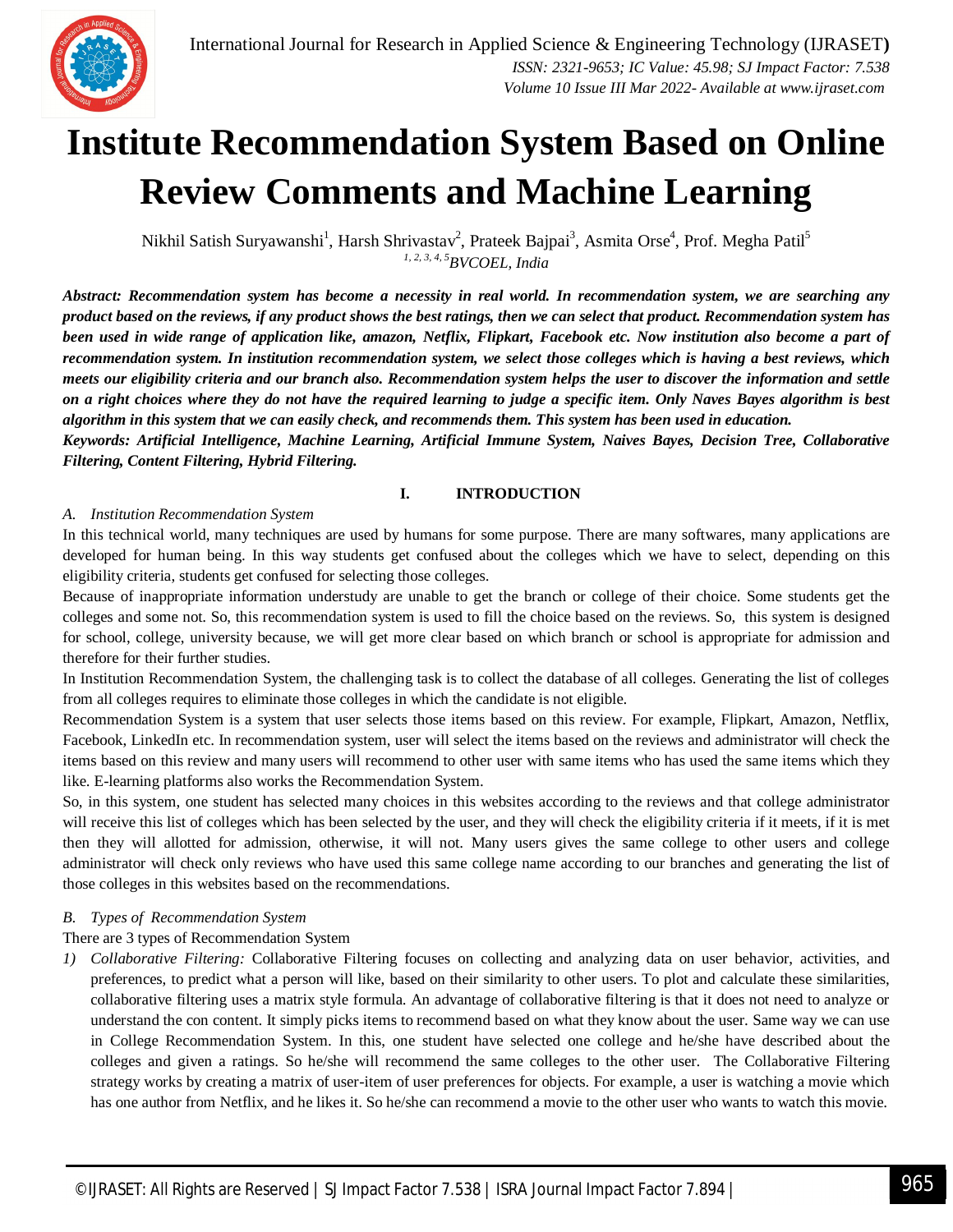

International Journal for Research in Applied Science & Engineering Technology (IJRASET**)**  *ISSN: 2321-9653; IC Value: 45.98; SJ Impact Factor: 7.538 Volume 10 Issue III Mar 2022- Available at www.ijraset.com*

- *2) Content Filtering:* It is another type of recommendation system which works on the principle of similar content. If a user is watching a movie, then the system will check about other movies of similar content or the same genre of the movie the user is watching. Institute Recommendation System is also used for this content based recommendation system. In this system, only same college with different locations will recommend to the users. Content Based works only contents and in collaborative only users behavior will work.
- *3) Hybrid Filtering:* Hybrid recommender system combines two or more recommendation strategies in different ways to benefit from their complementary advantages. It works as a combination of content and collaborative filtering. So Institution Recommendation System is also used in this system.

#### *C. Importance of Recommendation System For Education*

Recommendation System is useful for education and it helps to reduce the stress of choosing the list of choices having multiple reviews. Naves Bayes Algorithm is the best algorithm for College Recommendation System as it divides into two parts, that is positive and negative. This algorithm works on the conditional probability. This system achieves competitive advantages by understanding what a user wants. This system will figure out about the reviews at a time of giving a feedback. All of these performs the same actions, they are system that predicts what user wants by analyzing their behavior which contains information on past references. It increases user satisfaction, increases loyalty and share of mind, reduces churn and increased sales or conversion.



#### **II. SYSTEM ARCHITECTURE**

Fig: System Architecture of Institution Recommendation System

In this diagram, we use training and testing data. So first, we have a data in csv format. We have extracted all the data into the database and we have divided these data into training and testing the data. So in training phase, we have processed training data and goes into AIS Clustering, that is Artificial Immune System Clustering.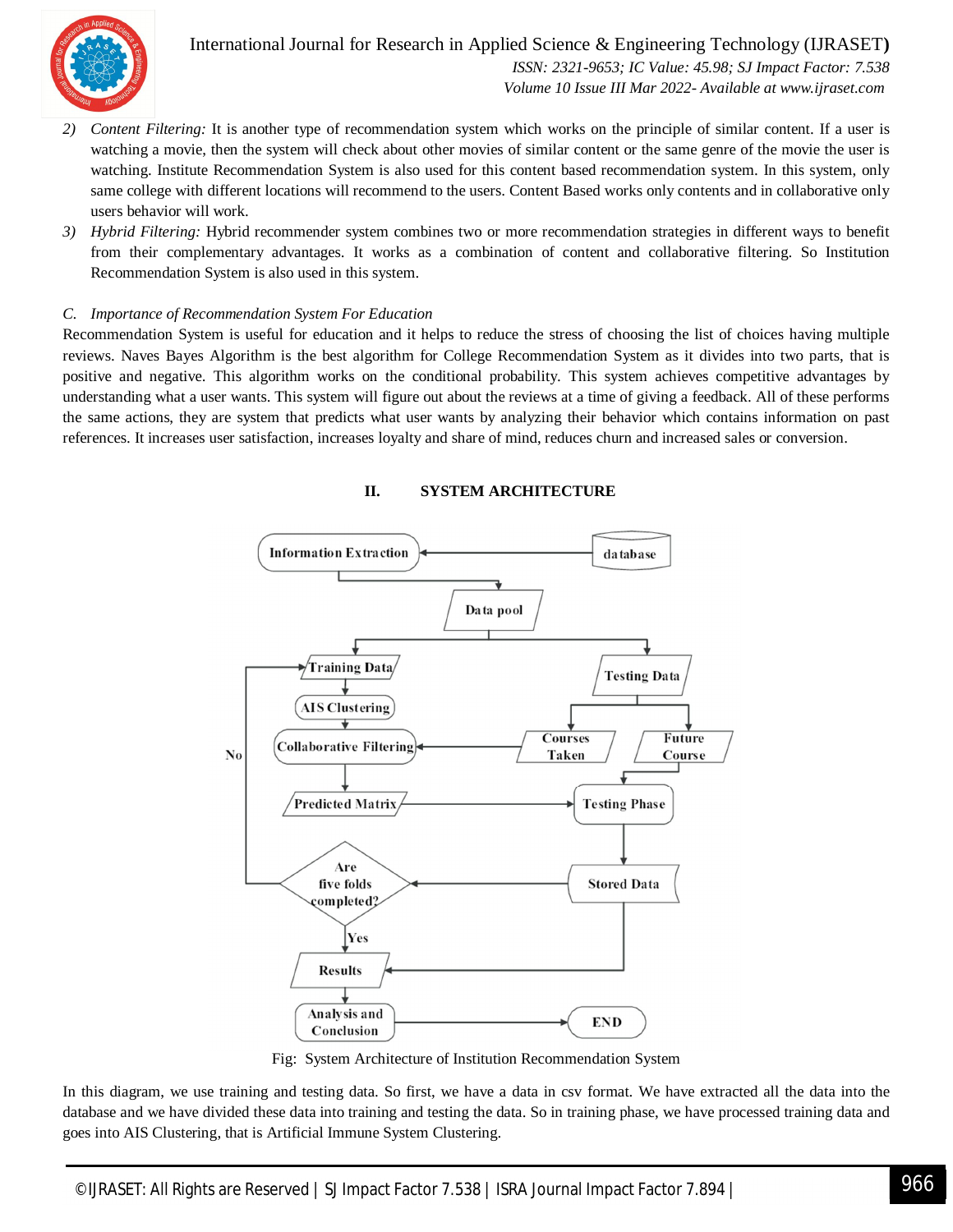

International Journal for Research in Applied Science & Engineering Technology (IJRASET**)**  *ISSN: 2321-9653; IC Value: 45.98; SJ Impact Factor: 7.538 Volume 10 Issue III Mar 2022- Available at www.ijraset.com*

So, in Artificial Immune System, the members of data pool to be clustered are plotted and the distance between them is measured by the inverse of their affinity. It is a class of computationally intelligent, rule based machine learning system inspired by the principles and processes of the vertebrate immune system. The field of Artificial Immune System (AIS) is concerned with abstracting the structure and function of the immune system to computation system, and investigating the application of these systems towards solving computational problems for mathematics, engineering, and information technology. After that it is processed as Collaborative Filtering part, this system will check the ratings and the reviews of user and it will go to the predicted matrix, and then we will test all these training phase to the testing phase and check whether all these five holds are completed, If it is completed, then our result will come and conclusion will be outcome, and if it is not, then we will go to the training phase again. Now come to the Testing data, it has divided into courses taken and Future Course, when the students have chosen the course which he likes it, and after that user will recommend and giving a ratings for this course, then course taken will come towards the collaborative filtering or in simple words, collaborative filtering will work for course taken and we will test this course in future course and after that it will store to the Testing phase. Then we will check that whether the testing phase is matched for these five holds. If it is matched as per students choice, then it will come to the result and it will analyze the data with the help of predicted matrix.

#### **III. ALGORITHM USED**

We are using Naives Bayesian's and Decision Trees which are useful to solve the problem. Because this is the most popular algorithm which is used for College recommendation System. So in Naives Bayesian Classification, we use conditional approach to have a two probabilities, one is positive and other is negative. So, the system has divided into two parts regarding for reviews. One is highest review and other is lowest review. and this will help to identify the ratings which have high and thus we can filtered out those colleges which are having a lowest accuracy. While in Decision Tree, it is a specific type of probability tree that enables users to make a decision about some kind of process. This algorithm deals with the College Recommendation System and it is a Supervised Machine Learning. This Machine Learning is used in this system so that we can easily predict the data of those colleges, we can train and test the data, and some classification has been used in this system.

#### **IV. ADVANTAGES OF COLLEGE RECOMMENDATION SYSTEM:**

- *A.* The accuracy of Recommendation System is good.
- *B.* This system is designed that will help the students to improve the choices of courses.
- *C.* Naives Bayes and Decision Tree is used in this system to predict the data.
- *D.* Colleges are ranked based on this platforms review and rating
- *E.* We can easily choose the list of colleges.
- *F.* The type of Recommendation System will help to improve the user's choice from the list of colleges (Collaborative Filtering, Content Filtering, Hybrid Filtering).

#### **V. RESULT**

This is the best system for university which will help use to find the list of colleges based on the reviews and Machine Learning and Artificial Intelligence will work in this system. Decision Tree and Naives Bayes is the best algorithm and with the help of this, we can easily predict those data and can decide which college will be the best based on the score. The accuracy of recommendation system is 69%.

#### **VI. FUTURE SCOPE**

This system will be helpful for a students. More higher educational student will be able to take advantage of our system for future and thus we can easily use this system to fill the choice for school, colleges and we can update more process to make this system efficiently and accuracy. And we can add more algorithms like KNN, Support Vector Machine etc.

#### **VII. CONCLUSION**

Thus we have studied about the concept of Recommendation System and we have studied about how Recommendation System has been used in college and university. Recommendation System is used to recommend those items to the user which is having a high ratings and reviews. Collaborative Filtering, Content Filtering and Hybrid Filtering are the three types of Recommendation System. We have used some popular algorithms like Naives Bayes and Decision Tree which will help us to improve the process and reduces the time for searching it. Artificial Intelligence and Machine Learning has been used for this system.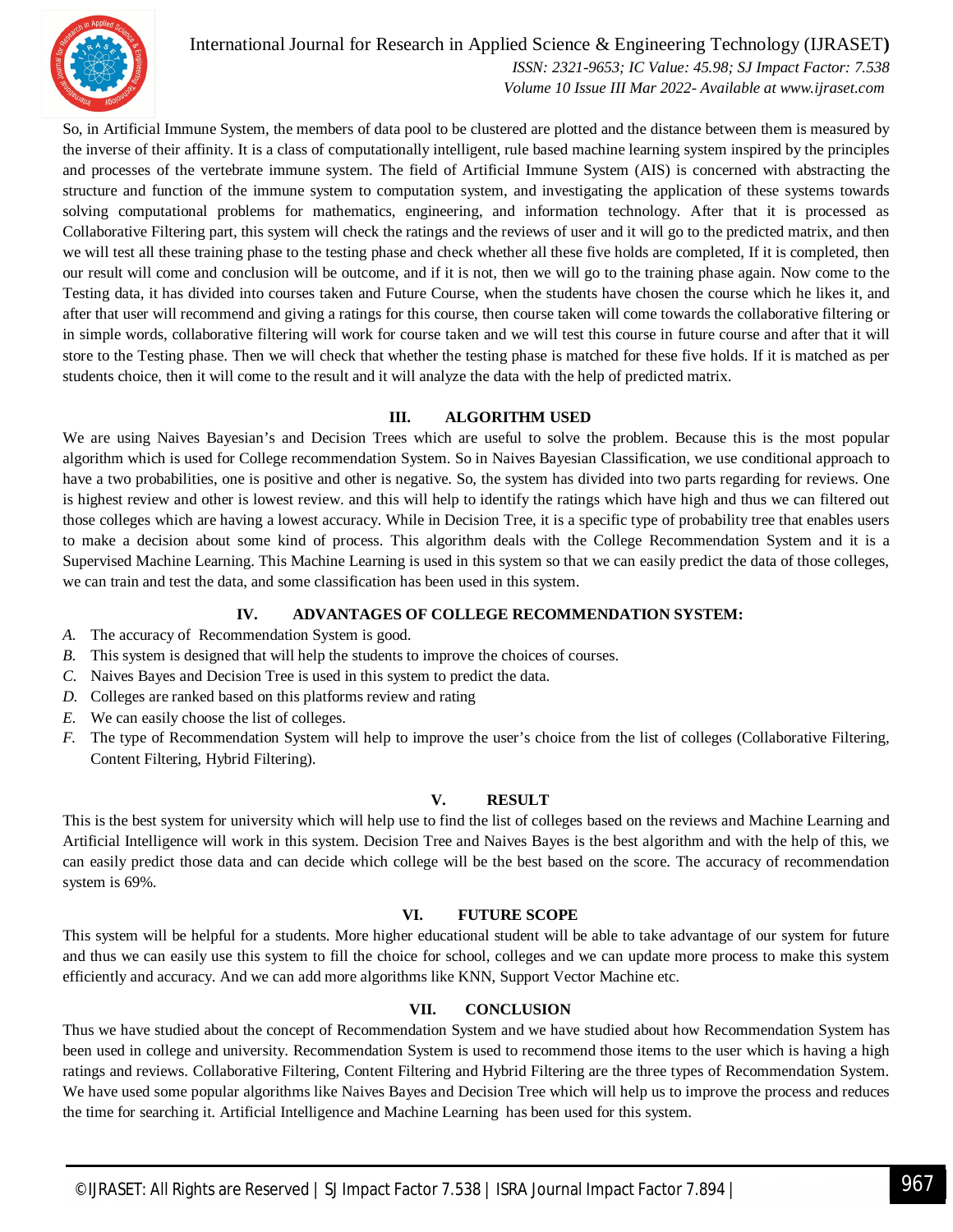

#### International Journal for Research in Applied Science & Engineering Technology (IJRASET**)**

 *ISSN: 2321-9653; IC Value: 45.98; SJ Impact Factor: 7.538*

 *Volume 10 Issue III Mar 2022- Available at www.ijraset.com*

#### **REFERENCES**

- [1] Leena Deshpande, Nilesh Dikhale, Himanshu Srivastava, Apurva Dudhane, Umesh Gholap "College recommendation system", ISSN: 2321-9637, NCPCI-2016, 19 March 2016, in press.
- [2] M. Chen, "Research on recommender technology in E-commerce recommendation system," 2010 2nd International Conference on Education Technology and Computer, Shanghai, 2010, pp. V4-409-V4- 412.
- [3] Chong, Y.T.; Chen, C.-H. Management and forecast of dynamic customer needs: An artificial immune and neural system approach. Adv. Eng. Inform. 2010, 24, 96–106.
- [4] Y. Koren, R. Bell, and C. Volinsky, "Matrix factorization techniques for recommender systems," Computer, vol. 42, no. 8, pp. 30–37, 2009.
- [5] Dheerajkumar Bokde, Sheetal Girase, Debajyoti Mukhopadhyay "An Approach to A University Recommendation by Multi-Criteria Collaborative Filtering and Dimensionality Reduction Techniques" 2015 IEEE International Symposium on Nanoelectronic and Information Systems.
- [6] Ms. Nishigandha Karbhari, Prof. Asmita Deshmukh, Dr. Vinayak D. Shinde "Recommendation System using Content Filtering", International Conference on Energy, Communication, Data Analytics and Soft Computing